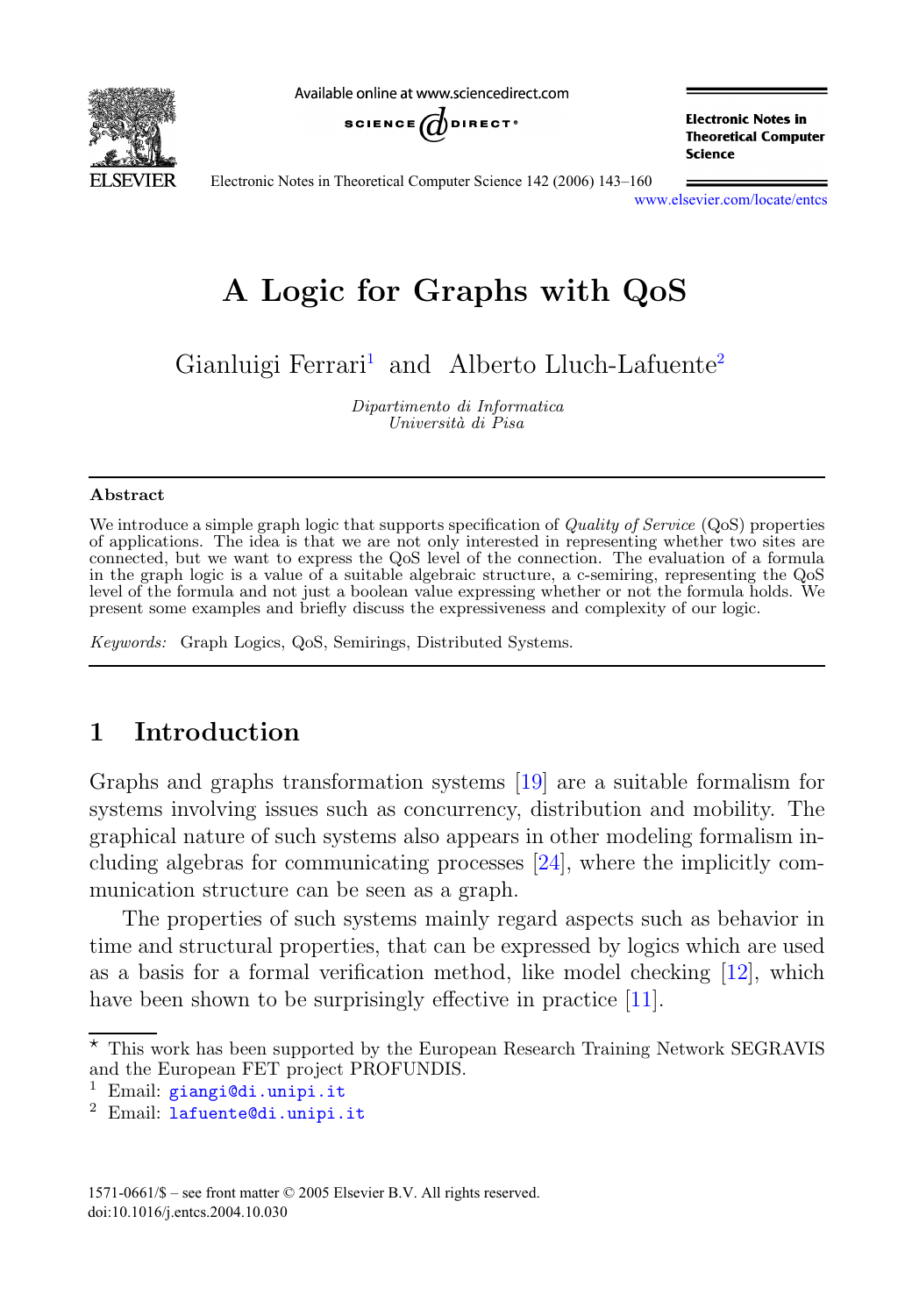When reasoning about wide area network applications another issue becomes crucial, namely Quality of Service (QoS). QoS refers to non-functional aspects, like network bandwidth, time response or security degree. A clear example of this are *Service Overlay Networks* [\[18\]](#page-17-0) (SON). The notion of SON has gained major attention during recent years as a flexible mechanism to manage the complexity in the creation and deployment of network services with certain Quality of Services assurances. A SON abstracts from the Internet complexity, such as packet routing across different autonomous systems, and considers network services as connected by virtual or application-level links: the overlay network. The application level links correspond to end-toend Internet connections and are associated with QoS parameters. Moreover, service functionalities are described together with their Service Level Agreement (SLA) contracts. The SON abstraction has the main benefit of modeling a logical end-to-end service infrastructure with certain QoS guarantees.

The development of applications over SON requires evolutionary software design methodologies. Standard approaches describe SON architectures through labeled directed graphs where labels of edges represent QoS assurances and labels of nodes are SLA constraints. Much research work adopts graph theoretic models to describe the delivery of services over a SON. See [\[22\]](#page-17-0) for instance. However, according to our knowledge, little has been done to develop effective verification techniques to support formal verification of applications over SON.

A challenging problem is to provide formal machineries that supports verification of both behavioral and QoS properties of SON in an integrated way. This paper provides a first step towards this goal. Here, we elaborate a logical framework that allows to express and reason about QoS properties of graphs.

#### **Related Work.**

Our approach builds on previous work on an extension of temporal logics to non-boolean domains [\[23\]](#page-17-0), and research on a spatial logic for graphs (GL) [\[8,15\]](#page-16-0).

Graph logics allow to express properties of graphs. They have been exhaustively investigated by Courcelle (see [\[14\]](#page-16-0) for instance), whose work is mainly based on the *monadic second order logic* on graphs (MS) and its fragments. Spatial logics are used to reason about the structure of models, such as heaps  $[26]$ , trees  $[9]$ , processes calculi  $[7,6]$  and graphs  $[8,15]$ . The common concept in such approaches is that if a notion of model composition exists (like parallel composition in process calculi) one can reason about decompositions in the corresponding logic. The usual way is via a composition operator |, where  $\phi|\psi$  is satisfied by models that can be decomposed in two sub-models,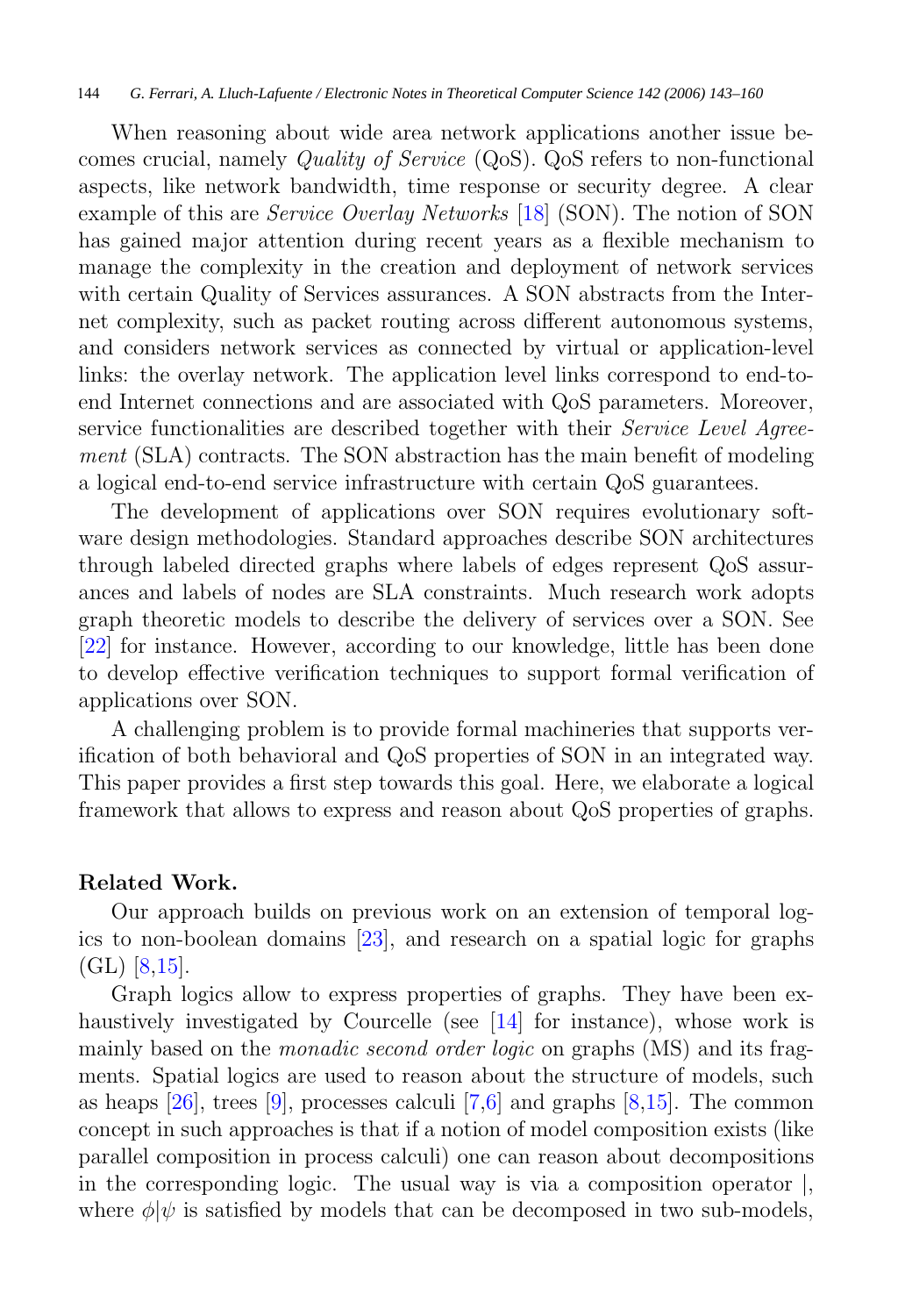one satisfying  $\phi$  and another one satisfying  $\psi$ . In graphs, composition is closely related with the second-order quantification over set of edges used in MS. Indeed, the expressive power of the fixpoint-free fragment of GL have been shown to be included in MS [\[15\]](#page-16-0). The full logic, on the other hand, is able to express properties unlikely to be represented in MS [\[15\]](#page-16-0). It is an open question whether GL subsumes MS.

Temporal logics support reasoning about the behavior of systems in time. For instance, one can ask whether a certain event never happens or whether an event happens infinitely often. Temporal logics are usually interpreted over transition systems in a boolean way, i.e. the evaluation of a formula is either true or false. However, some existing approaches interpret temporal logics over more general domains like boolean algebras  $[10]$  or probabilities  $[16]$ . There is also a vast number of works regarding the analysis and verification of systems where the focus is on probabilities and time. We cite among others the work on CSL [\[1\]](#page-16-0), a logic that combines these two aspects.

Contrary to such works we do not concentrate on specific issues like time or probabilities but rather consider an abstract representation of QoS by means of a suitable algebraic structure. More precisely, our own contribution to this field of quantitative temporal logics is described in [\[23\]](#page-17-0), were we propose temporal logics like the  $\mu$ -calculus to be defined over constraint-semirings, a formalism for QoS.

Constraint semirings (c-semirings) are algebraic structures consisting of a domain and two operations called additive and multiplicative satisfying some properties. The basic idea is that the former is used to select among values and the latter to combine values. Different kind of semirings have been proposed to model costs, for instance closed semirings in the algebraic path problem  $[27]$  or  $(max,+)$  algebras for different applications  $[21]$ . C-semirings are a specific kind of semirings which are sufficient to capture most of the significant QoS attributes used in practice. They were originally proposed as a suitable structure to describe and program soft constraints problems [\[4\]](#page-16-0) including the analysis of security protocols [\[3\]](#page-16-0). The basic idea of the approach is that the additive operation of the semiring is used to project constraints while the multiplicative operation is used to combine constraints.

#### **Contribution.**

In this paper we introduce and analyze the properties of a simple graph logic defined over c-semirings. In particular, we extend the spatial logic of [\[15\]](#page-16-0). The choice of this logic is mainly motivated for the recent interest in spatial logics. Most of the ideas we present, however, could be applied to other graph logics as well. We introduce functions that associate c-semiring values to ver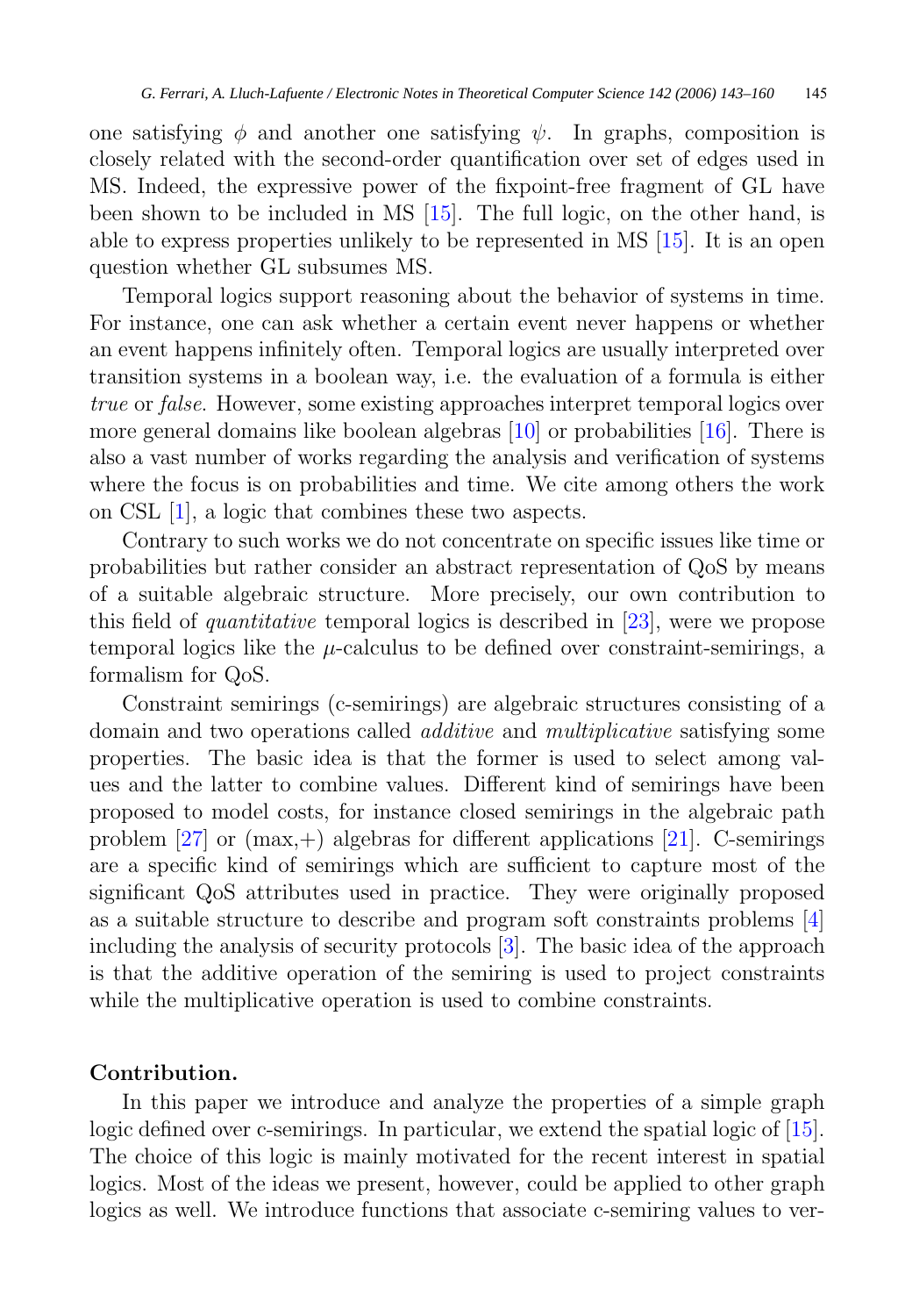tices and edges of a graph. Logical constants and connectives are substituted by c-semiring constants and functions. As a result the evaluation of a formula in the extended logic is a value of the c-semiring, representing the QoS assurance of the formula and not just a boolean value expressing whether or not the formula holds. Instead of expressing the existence of a certain path in the graph, for example, we can express the QoS of the optimal path in the graph.

The main technical contribution of this paper is the definition of the logic. We show how to express properties through a running example: the *arrow* distributed directory protocol [\[17\]](#page-16-0) which ensures exclusive access to a mobile service in a distributed system. Complexity and expressivity properties of our logic are discussed in an informal way.

#### **Structure.**

Section 2 introduces our motivations with an example. Technical background describing graphs, c-semirings and their properties is contained in Section [3.](#page-5-0) Section [4](#page-8-0) presents syntax and semantics of our logic together with an example. A next section outlines potential applications of our approach. Finally we conclude the paper sketching future research avenues.

# **2 The Arrow Distributed Directory Protocol**

The arrow distributed directory protocol [\[17\]](#page-16-0) is a solution to ensure exclusive access to mobile objects in a distributed system. The distributed system is given as an undirected graph  $G$ , where vertices and edges respectively represent nodes and (reliable) communication links. Costs are associated with links in the usual way, and a mechanism for optimal routing is assumed.

The protocol works with a minimal spanning tree  $T$  of  $G$ . Each node has an arrow which, roughly speaking, indicates the direction in which the object lies. If a node owns the object the arrow points to itself, we say that both the arrow and the node are terminal. The directed graph induced by the arrows is called  $\mathcal{L}$ . Roughly speaking, the protocol works by propagating requests and updating arrows such that at any moment the arrows either lead to a terminal owning the object or waiting for it.

More precisely, the protocol works as follows: Initially  $\mathcal L$  is set such that every path leads to the node owning the object. When a node  $u$  wants to acquire the object, it sends a request message  $\text{find}(u)$  to  $a(u)$ , the target of the arrow starting at u, and sets  $a(u)$  to u, i.e. it becomes a terminal node. When a node u whose arrow does not point to itself receives a  $find(w)$  message from a node v, it forwards the message to node  $a(u)$  and sets  $a(u)$  to v. On the other hand, if  $a(u) = u$  (the object is not necessarily at u but will be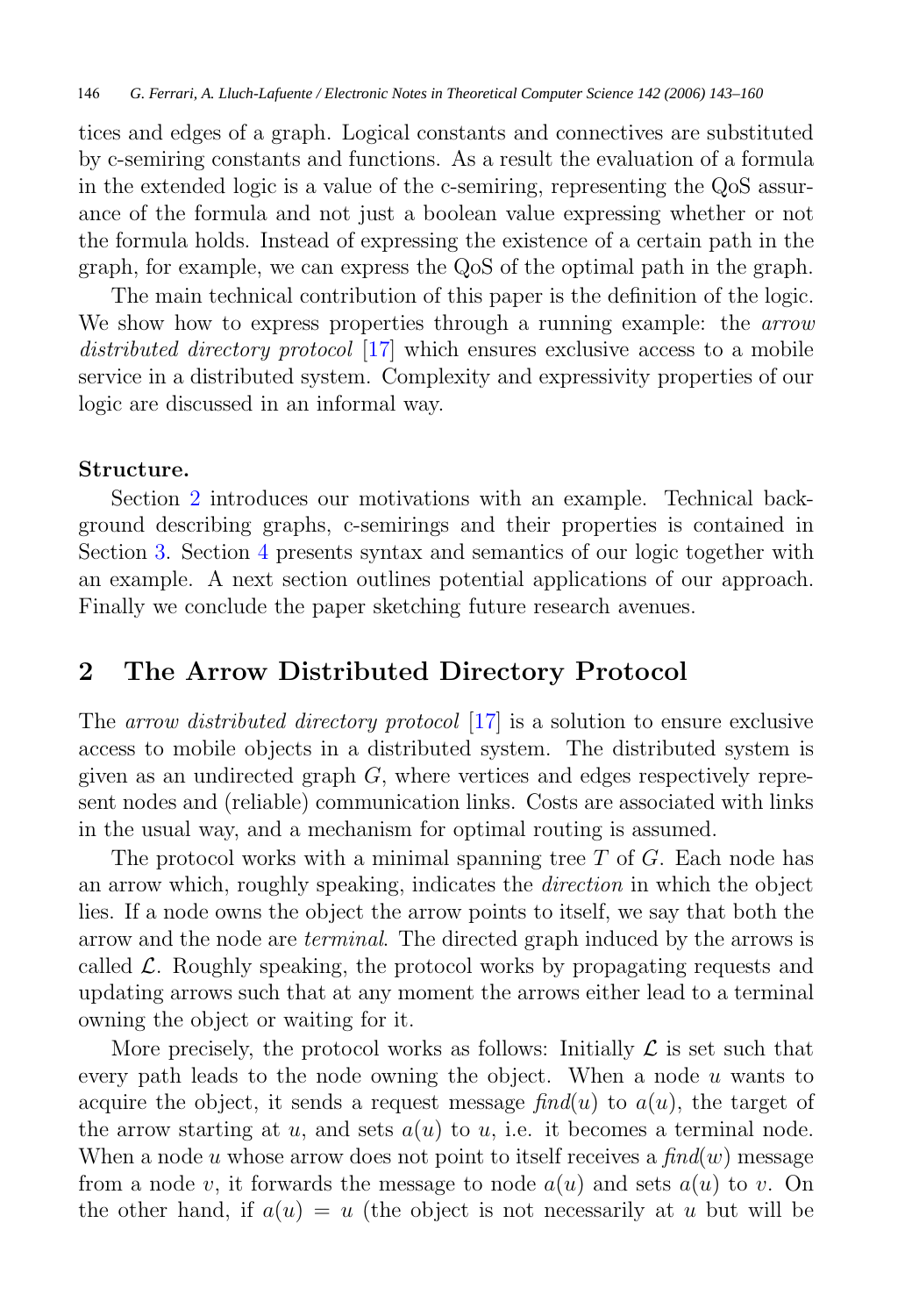<span id="page-4-0"></span>received if not) the arrows are updated as in the previous case but this time the request not forwarded but enqueued. If a node owns the object and its queue of requests is not empty, it sends the object to the (unique) node  $u$  of its queue sending a  $move(u)$  message to v. This message goes *optimally* through G. A formal definition of the protocol can be found in [\[17\]](#page-16-0).

Hence, the protocol works over a SON, which offers different services: sending of requests through links of the minimal spanning tree and delivering of the object. Each of the services has an associated QoS. For example, each propagation link might have a delay, while the delivering of the object may have a price.



Fig. 1. Two states of the directory: initial (left) and after  $v_3$  processes a request from  $v_4$  (right).

Figure 1 illustrates two states of protocol. Nodes  $v_1, \ldots, v_5$  and the object  $\sigma$  are represented by vertices. Arrows are denoted by  $\alpha$ -labeled edges. An h-labeled edge from the object to a node represents that the node has the object. Other edges of the protocol, like those representing the delivering of the object, those representing the queues of requests and those forming the minimal spanning tree are not depicted for the sake of simplicity. The state on the left is the initial one: node  $v_1$  has the object and all paths induced by the arrows lead to it. The state on the right of the figure is the result of thre steps: 1) node  $v_4$  sends a request for the object through its arrow; 2)  $v_3$ processes it by updating the arrows properly, i.e. the arrow points now to  $v_4$ instead of  $v_2$ ; and 3) node  $v_4$  recieves the request and updates its arrow.

The protocol has been shown to have some properties. The first one [\[17,](#page-16-0) Theorem 5] is stated as follows:

**Property 1** In every state of the directory, the maximal path from any node induced by the non-terminal arrows is unique and always leads either to the owner of the object or to a node that has requested it (a waiter).

This property involves spatial and temporal aspects. It requires a certain kind of paths to exist in every state of the protocol, but it says nothing about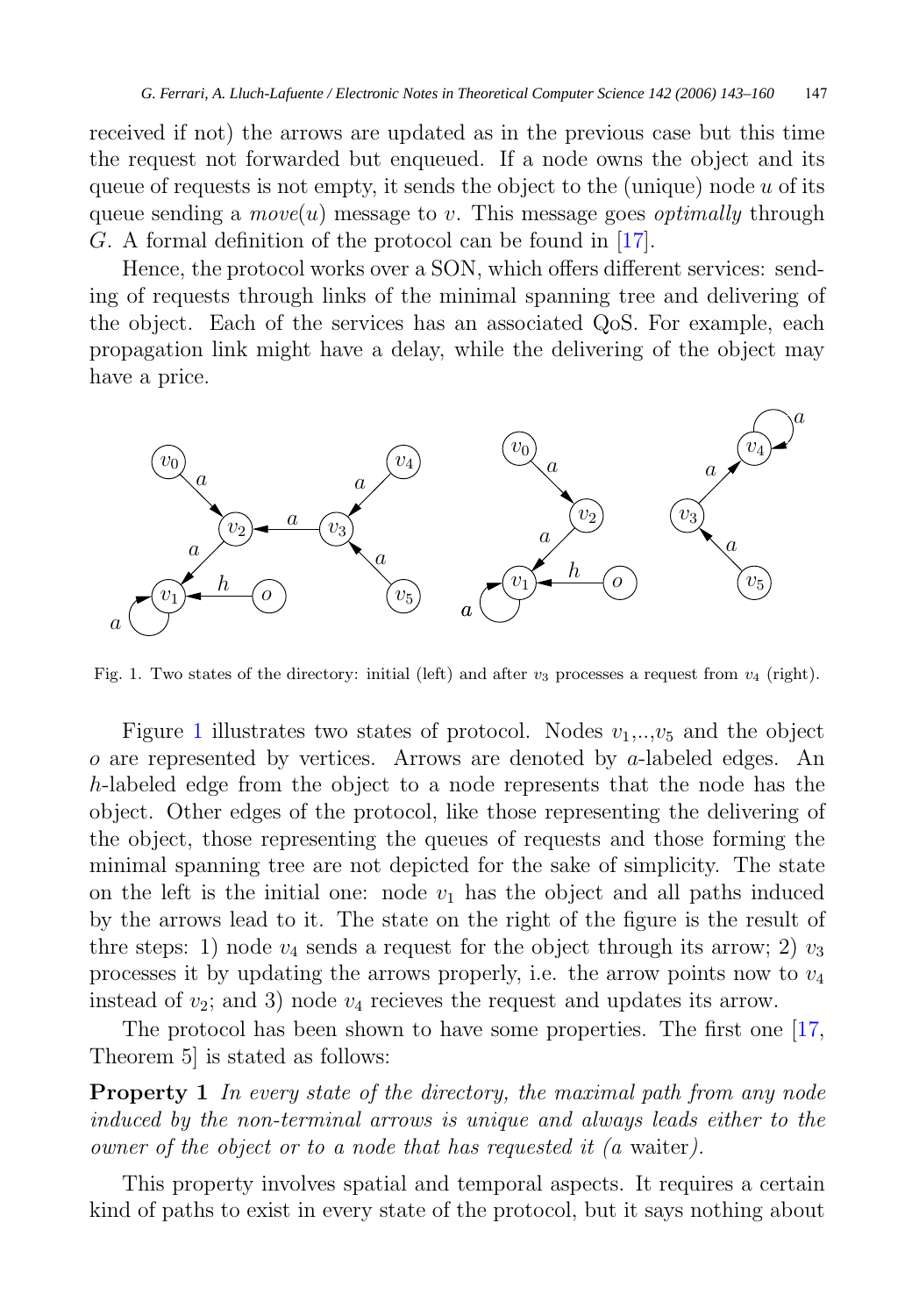<span id="page-5-0"></span>QoS properties. Note that the algorithm works over a SON, where each service might be offered with a certain QoS. Hence we might be interested in reasoning about QoS, for instance, in specifying the cost such paths.

# **3 Preliminaries**

### 3.1 C-Semirings.

Our logic is defined over the domain of a c-semiring. We give first the definition and postpone the intuition behind it for next lines showing some examples. Formally a c-semiring is a tuple  $\langle A, +, \times, \mathbf{0}, \mathbf{1} \rangle$  such that:

- A is a set:
- **0** and **1** are elements of A;
- $+ : 2^A \rightarrow A$  is defined over (possibly infinite) sets of elements of A as follows<sup>3</sup>:  $\sum\{a\} = a$ ,  $\sum \emptyset = 0$ ,  $\sum A = 1$  and  $\sum(\bigcup A_i) = \sum\{\sum A_i\}$ , for  $A_i \subseteq A, i \geq 0$ :
- $\times : A \times A \rightarrow A$  is a binary associative, commutative operation that distributes over  $+$ , has **1** as unit element and **0** as absorbing element.

The fact that  $+$  is defined over sets of elements, automatically assumes it to be associative, commutative and idempotent. Moreover, one can show that it has **0** as unit element and **1** as absorbing element [\[4\]](#page-16-0). In the rest of the paper we assume that  $\times$  is defined over infinite sequences too and use symbol  $\prod$  in postfix notation. Most of the c-semirings used in practice satisfy this.

To enhance readability, operation  $+$  is called *additive operation*, while  $\times$  is called *multiplicative operation*. Note that we use a boldfaced  $+$  and symbol  $\times$ to avoid confusion with the additive and multiplicative operations over reals  $(+$  and  $\cdot)$ .

# **Examples and application to QoS.**

C-semirings are the formal structure of many QoS attributes. For example:

- The boolean c-semiring  $\langle \{true, false\}, \vee, \wedge, false, true \rangle$  can be used to model network and service availability.
- The optimization c-semiring  $\langle \mathbb{R}^+, min, +, +\infty, 0 \rangle$  and the tropical c-semiring  $\langle \mathbb{N}^+, min, +, +\infty, 0 \rangle$  apply to a wide range of cases, like prices or propagation delay.

<sup>3</sup> When **+** is applied to a set with two elements we use **+** as binary operator in infix notation, while in all other cases we use symbol  $\Sigma$  in prefix notation.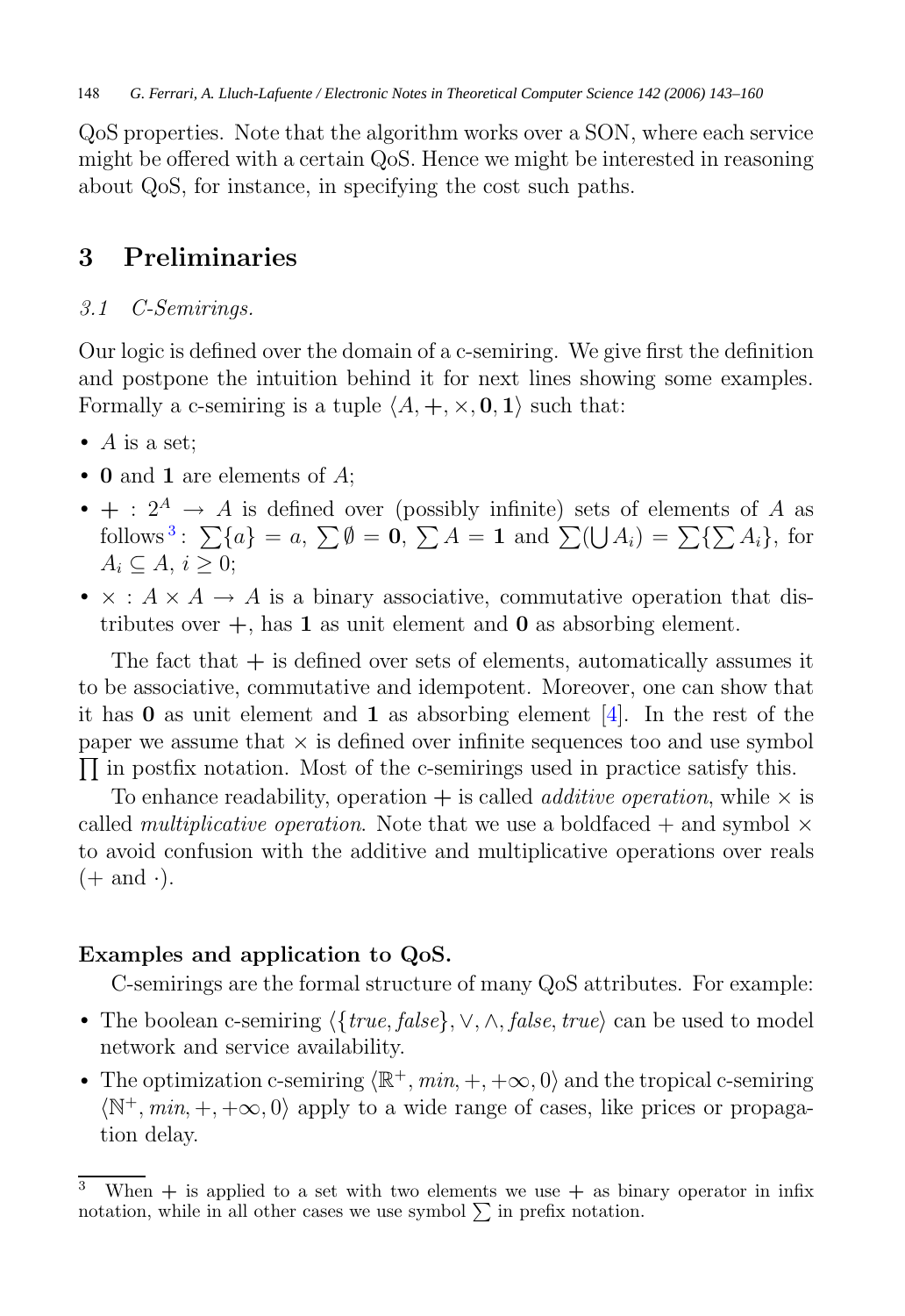- Bandwidth can be formalized using the max/min c-semiring which is given by  $\langle \mathbb{R}^+, \max, \min, 0, +\infty \rangle$ .
- Performances can be represented by means of the probabilistic c-semiring  $\langle [0, 1], \max, \cdot, 0, 1 \rangle$  or the fuzzy one  $\langle [0, 1], \max, \min, 0, 1 \rangle$ .
- Set-based semirings  $(\langle 2^N, \cup, \cap, \emptyset, N \rangle)$ , where N is a set) can be used to represent capabilities and access rights.
- Security degrees are modeled via the c-semiring  $\langle [0, 1, ..., n], \max, \min, 0, n \rangle$ , where  $n$  is the maximal security level (unknown) and  $0$  is the minimal one  $(pubble)$  [\[3\]](#page-16-0).

#### **C-Semirings and Lattices.**

The additive operation of the c-semiring induces a partial order as follows:  $a \leq_S b$  iff  $a + b = b$ . For example, in the optimization c-semiring,  $\leq_S$  corresponds to the arithmetic relation  $\geq$ . One can show that  $\leq_S$  is indeed a partial order, that  $+$ ,  $\times$  are monotone over  $\leq_S$ , **0** and **1** are respectively the minimum and maximum elements of  $\leq_S$ , and  $\langle A, \leq_S \rangle$  is a complete lattice [\[4\]](#page-16-0).

In some instances of a c-semiring, the multiplicative operation is idempotent. This implies, among other things, that  $+$  distributes over  $\times$  and  $\langle A, \leq_S \rangle$ is a distributive lattice  $[4]$ . The logical and fuzzy c-semirings are an example of this, since logical disjunction is idempotent, i.e.  $p \wedge p$  is p. To the contrary, the multiplicative operations of the optimization and probabilistic c-semirings, i.e. addition and multiplication of reals are not idempotent. In most cases, like in all the examples presented,  $\langle A, \leq_S \rangle$  is distributive.

#### **Negation in C-Semirings.**

C-Semirings have no complement or negation operator in general. Consider, for instance, the classical De Morgan negation, i.e. a bijective operator **-** : A → A, such that  $-a \in A$  and  $-a(a) = a$  for all  $a \in A$  (involution), and **-**  $\bigcup \{A'\}$  =  $\bigcap$ {-a | a ∈ A'} for all  $A' \subseteq A$  (De Morgan) and  $a \le b \Leftrightarrow b \le -a$ (antimonotonicity), where  $\vert \cdot \vert$  and  $\vert \cdot \vert$  are the *lowest upper bound* and *greatest* lower bound operators of the lattice  $\langle A, \leq_S \rangle$ . It is not possible to define a De Morgan negation for the tropical c-semiring. Suppose the contrary and let n denote −1. By antimonotonicity  $-(n + 1) < 1$  but this is only possible if  $n = +\infty$ , which will imply  $-1 = +\infty$ . Since  $-0 = \infty$ , – is not bijective. Other c-semirings (fuzzy, boolean, max/min), however, can be equipped with a negation, resulting in most cases in boolean algebras.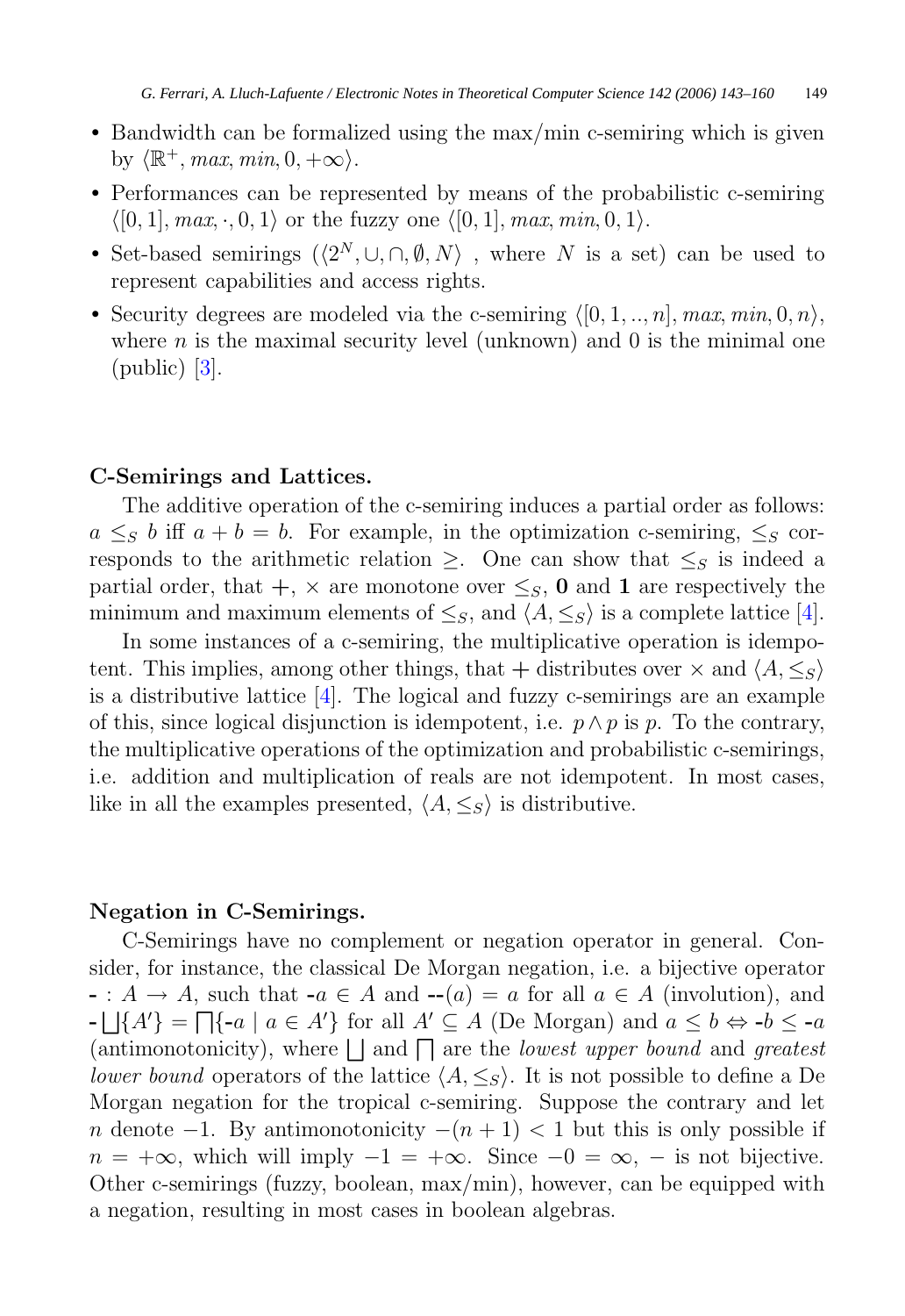#### **Composition of C-Semirings.**

C-semiring based methods have a unique advantage when problems with multiple QoS criteria must be tackled. In fact, it turns out that Cartesian products, exponentials and power constructions of c-semirings are c-semirings. Thus the same concepts and algorithms can be applied again and again. The Hoare Power Domain of a c-semiring is of special interest since it let us formalize multi-criteria optimization problems. The Cartesian product of c-semirings is not enough to solve such problems. The problem lies in the fact that in the Cartesian product, values of the original c-semirings are combined independently. The solution is to use the Hoare power domain of the Cartesian product of the various optimization c-semirings as explained in [\[5\]](#page-16-0). Intuitively, the Hoare Power Domain works with sets of non-dominated values.

#### 3.2 Graphs.

Graphs in  $|8|$  are described by terms in a suitable algebra  $|13|$ , but we prefer to use a representation inspired by the relational structures used by Cour-celle [\[14\]](#page-16-0). Let  $\mathcal X$  and  $\mathcal E$  respectively, be infinite sets of nodes and edges. Let further C be a c-semiring and K an infinite set of names of functions  $E \to A$ associating each edge with a value of the domain of the c-semiring. In addition let F be the universe containing all the c-semiring functions  $A^i \to A$ ,  $i \geq 0$ . Set  $\mathcal F$  also contains constant names as zero-adic functions.

A graph is a tuple  $\langle X \cup E, \text{edge}, C, K, I \rangle$ , where  $X \subseteq \mathcal{X}, E \subseteq \mathcal{E}, K \subseteq \mathcal{K}$ and  $edge: E \to X \times X$  is a function that associates an edge with its source and target vertices. Function  $I : (K \cup \mathcal{F}) \to (E \to A) \cup \bigcup_{i \geq 0} (A^i \to A)$  is an interpretation, i.e. a function respectively mapping cost and c-semiring function names with actual cost and c-semiring functions. The sets  $X$  and  $E$ are of course assumed to be disjoint.

In the rest of the paper we consider finite graphs only, i.e. graphs where X and E are finite, and we will denote the set of all graphs with set node  $X$ , c-semiring C, function set K and interpretation I with  $\mathcal{G}(X, C, K, I)$  or just  $\mathcal G$  if X, C, K and I are clear from the context.

A decomposition of a graph G is an ordered pair of graphs that have the same nodes, c-semiring, cost functions and interpretation but have disjoint set of edges which together form the original set of edges. More precisely, a decomposition of  $G = \langle X \cup E, edge, C, K, I \rangle$  is a (ordered) pair of graphs  $G_1 =$  $\langle X \cup E_1, \text{edge}_1, C, K, I \rangle, G_2 = \langle X \cup E, \text{edge}_2, C, K, I \rangle \text{ such that } E_1 \cup E_2 = E$ and  $edge_1 \oplus edge_2 = edge.$ 

The set of all decompositions of a graph G will be denoted by  $\Theta(G)$ . It is not hard to see that the size of  $\Theta(G)$  is  $2^{|E|}$ .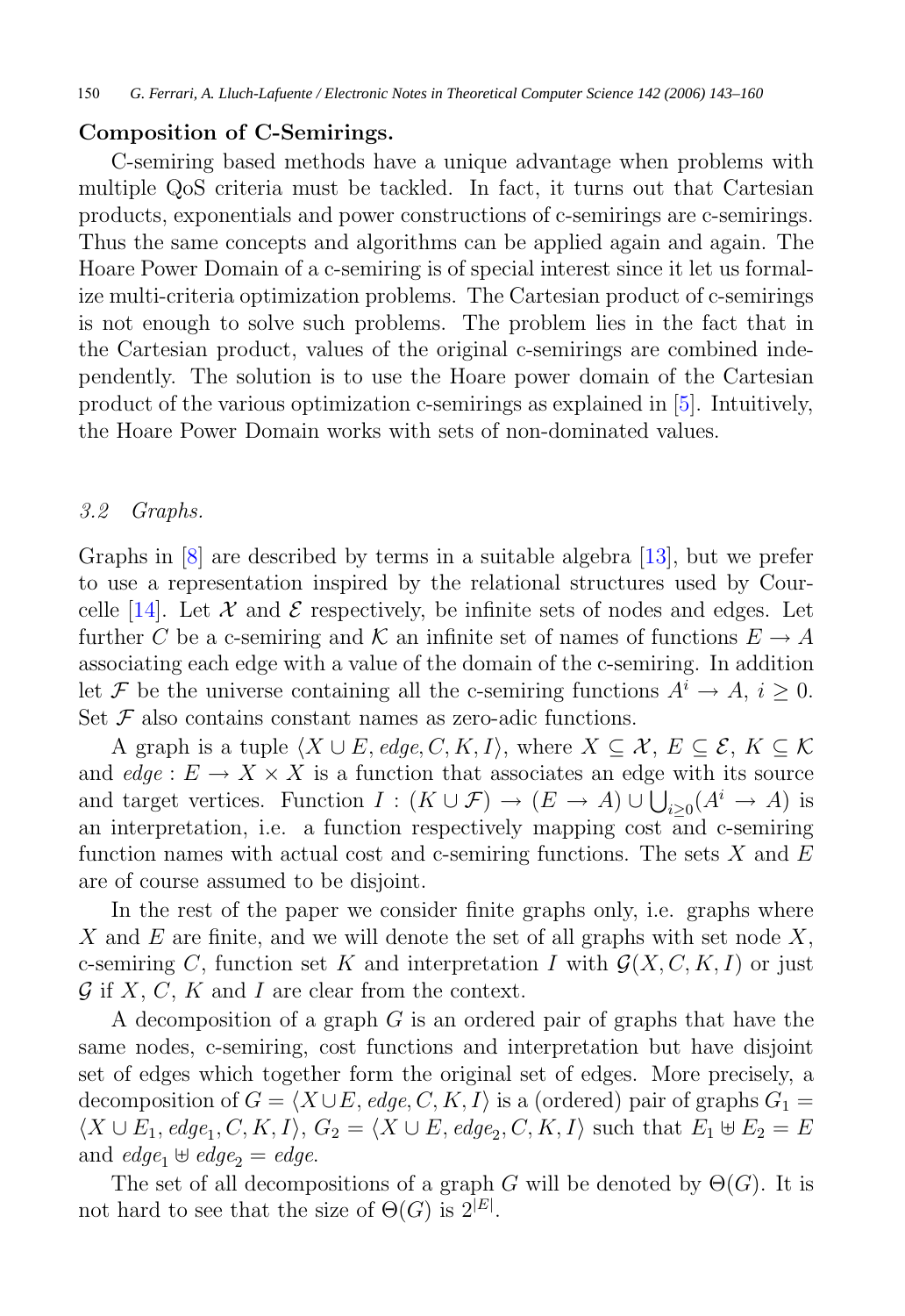#### <span id="page-8-0"></span>3.3 Example.

Each state of the arrow distributed protocol is represented by a graph  $G =$  $\langle X \cup E, \text{edge}, C, K, I \rangle$ , where X has an element for each node and one for the object. The set  $E$  includes edges for arrows, object sending service, object ownship and queues.

The c-semiring C might include different QoS aspects. The first one is the identity of nodes which can be modeled with the set based c-semiring  $C_0 = \langle 2^X, \cup, \cap, \emptyset, X \rangle$ . Then we need to model the kind of edges. Let  $N =$  ${a, h, s, q}$  be the set of all edge types, where a, h, s and q stand for arrow, ownship, object sending and queue. We define then a set-based c-semiring  $C_1 = \langle 2^N, \cup, \cap, \emptyset, N \rangle$ . We might have that propagation links have a certain delay which we represent with an optimization c-semiring  $C_2$ . Sending of the object might involve a price to pay, represented by a tropical c-semiring  $C_3$ . Hence, C is defined as  $P^H(C_0 \times C_1 \times C_2 \times C_3)$ , i.e. the Hoare Power Domain of the Cartesian product of  $C_0$ ,  $C_1$ ,  $C_2$  and  $C_3$ .

Cost functions of  $K$  are intended to associate such  $Q$ oS attributes to edges and nodes. Note that if a edge or arc does not have one of the basic attributes (type, delay or prize) the function must associate the top element to such attribute. For example, we need a function cost to associate arrows, and sending edges with their QoS. Arrows have type and delay, but no price or node name. Hence,  $cost : E \rightarrow A$  associates to every arrow edge a value  $\{(X, a, d, 0)\}\,$  for some real d. To simplify things we assume to have one cost functions for characterizing each type of arc. More precisely we consider to have functions a, q, s and o. For example  $a(e)$  returns **1** if edge e has type a and **0** otherwise.

# **4 Graph logic over c-semirings**

Once fixed our notion of QoS we present our logic. We first describe syntax and semantics mentioning some differences with the spatial logic for graphs of  $[15]$ . Then we show some how to express some QoS properties of our example.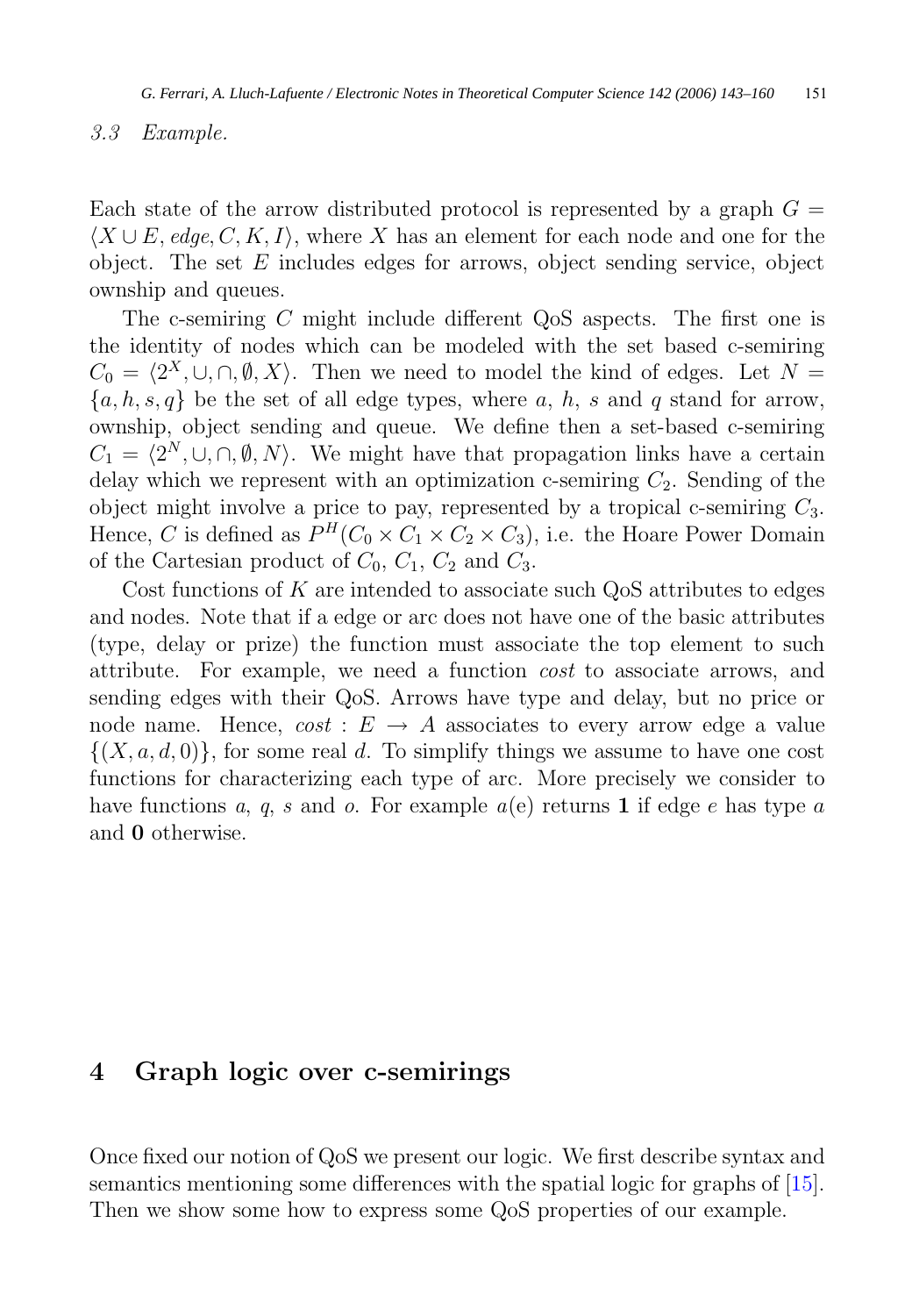4.1 Syntax.

Let  $V_X$  be a set of node variables and  $V_R$  be a set of recursion variables. Formulae of the graph logic are generated by  $\phi$  in the following grammar:

$$
\phi ::= \mathbf{nil} \mid k(\xi) \mid k(\xi, \xi) \mid \phi | \phi \mid \phi \| \phi \quad \text{spatial operators}
$$
\n
$$
\phi + \phi \mid \phi \times \phi \mid f(\phi, ..., \phi) \quad \text{c-semiring operators}
$$
\n
$$
\sum \mathbf{x}.\phi \mid \prod \mathbf{x}.\phi \quad \text{quantification}
$$
\n
$$
\mathbf{r}(\overline{\xi}) \mid (\mu \mathbf{r}(\overline{\mathbf{x}}).\phi)\overline{\xi} \mid (\nu \mathbf{r}(\overline{\mathbf{x}}).\phi)\overline{\xi} \quad \text{fixpoints}
$$

where  $x \in \mathcal{X}$ ,  $\mathbf{x} \in V_X$ ,  $\xi \in \mathcal{X} \cup V_X$ ,  $k \in \mathcal{K}$ ,  $f \in \mathcal{F}$ ,  $\mathbf{r} \in V_R$ . In the last three terms of  $\phi$ ,  $\overline{\xi}$  and  $\overline{\mathbf{x}}$  are vectors and we respectively require  $|\mathbf{r}| = |\overline{\xi}|$ ,  $|\mathbf{r}| = |\overline{\xi}| = |\overline{\mathbf{x}}|$  and  $\mathbf{r}(\overline{\xi})$  to occur as operand of a monotone function or under an even number of antimonotonic functions.

Before giving a formal definition of the semantics of our logic, which is done in the next section, we give an intuition of the different syntactic ingredients. With **nil** we characterize graphs with no edges,  $k(\xi)$  and  $k(\xi, \xi)$  are used to express the cost of nodes and edges. With  $\phi_1|\phi_2$  we range over all decompositions  $(G_1, G_2)$  of the graph multiplying the evaluation of  $\phi_1$  in  $G_1$ and the evaluation of  $\phi_2$  in  $G_1$ . To all such values, the additive operation is applied. The spatial operator  $\parallel$  is dual with respect to  $+$  and  $\times$ . Node quantification evaluates  $\phi$  for each node **x** and then quantifies using  $+$  or ×. Finally, c-semiring operations have a straightforward interpretation and fixpoints have the usual meaning.

We highlight some differences with the spatial logic of  $[15]$ . Instead of boolean constants and connectives, we have c-semiring constants, operators and functions. Edge existence is enriched with a function  $k$  which assigns a c-semiring value to the edge. Cost functions can also be applied to nodes and quantifier symbols are substituted by the corresponding quantifiers  $\sum$  and , and non-derivable operators like duals are introduced explicitly since we cannot assume the existence of a negation operator which provides the usual derivations. Our logic does not include name equality, since it can be done via c-semiring functions. It suffices to consider node names as a QoS attribute an include a c-semiring function for expressing and comparing names. We neglect an explicit representation of labels, preferring to model edge labels as a QoS attributes (as we do with edge types in the example). As a consequence we do not include label quantification.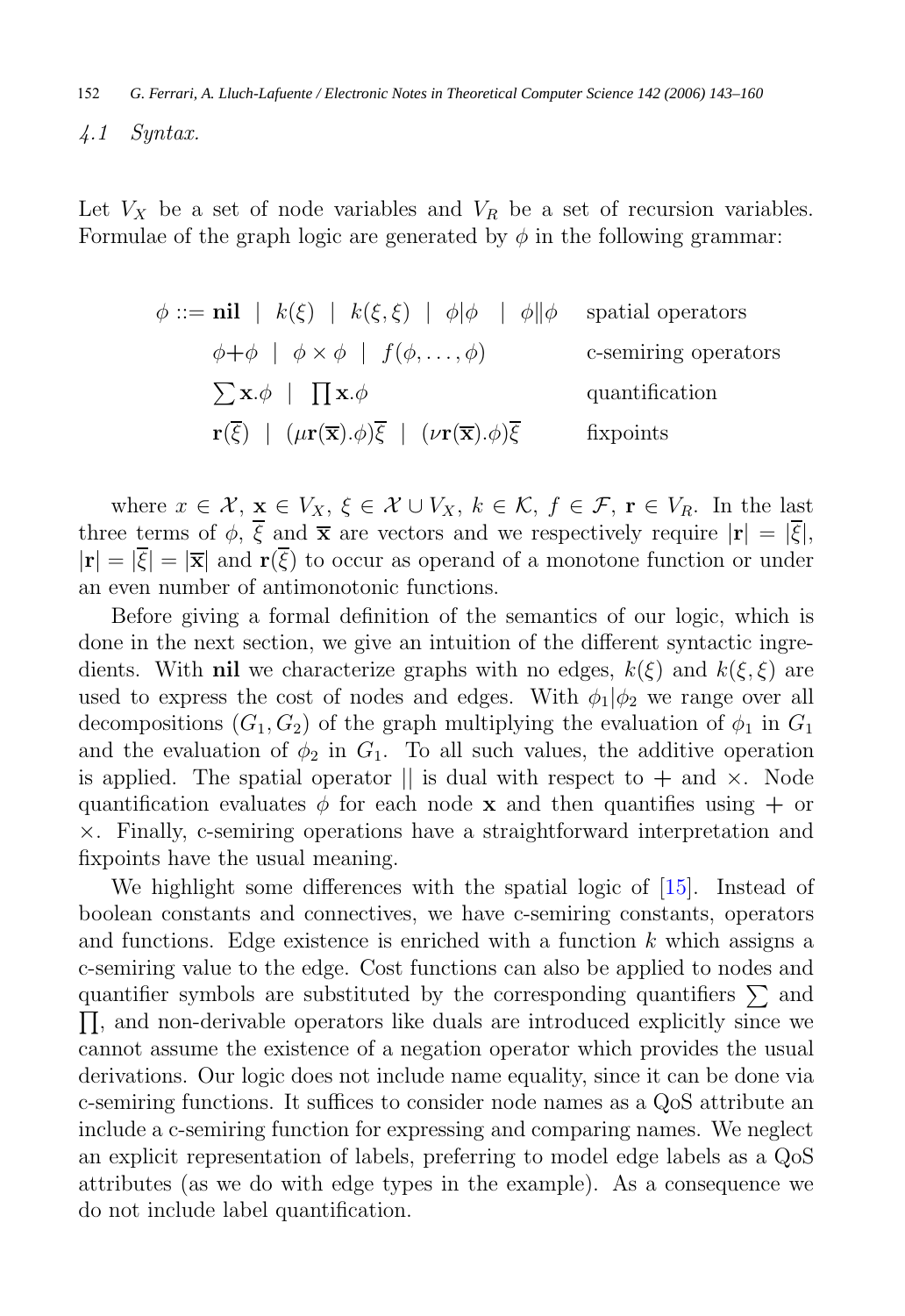#### 4.2 Semantics.

We interpret a formula as a mapping from the set of graphs  $\mathcal G$  into the domain of the c-semiring A. Let  $\sigma: V_X \to X$  denote the name and label environment that maps node variables with nodes<sup>4</sup>, and let  $\rho$  be the usual propositional environment mapping recursion variables into functionss  $\mathcal{G} \to A$ . With abuse of notation we let environments be applied to actual names and mappings resulting in the identity, and we abbreviate their application using postfix notation. The interpretation of formulae is as follows:

$$
\llbracket \textbf{nil} \rrbracket_{\sigma;\rho}(G) = E = \emptyset
$$
\n
$$
\llbracket k(\xi) \rrbracket_{\sigma;\rho}(G) = (\xi \sigma \in X) \times I(k)(x\sigma)
$$
\n
$$
\llbracket k(\xi_1, \xi_2) \rrbracket_{\sigma;\rho}(G) = (E = \{e\}) \times (edge(e) = (\xi_1 \sigma, \xi_2 \sigma)) \times I(k)(e)
$$
\n
$$
\llbracket \phi_1 | \phi_2 \rrbracket_{\sigma;\rho}(G) = \sum_{(G_1, G_2) \in \Theta(G)} \{\llbracket \phi_1 \rrbracket_{\sigma;\rho}(G_1) \times \llbracket \phi_2 \rrbracket_{\sigma;\rho}(G_2)\}
$$
\n
$$
\llbracket \phi_1 | \phi_2 \rrbracket_{\sigma;\rho}(G) = \prod_{(G_1, G_2) \in \Theta(G)} \{\llbracket \phi_1 \rrbracket_{\sigma;\rho}(G_1) + \llbracket \phi_2 \rrbracket_{\sigma;\rho}(G_2)\}
$$
\n
$$
\llbracket \phi_1 + \phi_2 \rrbracket_{\sigma;\rho}(G) = \llbracket \phi_1 \rrbracket_{\sigma;\rho}(G) + \llbracket \phi_2 \rrbracket_{\sigma;\rho}(G)
$$
\n
$$
\llbracket f(\phi_1, \dots, \phi_n) \rrbracket_{\sigma;\rho}(G) = I(f) (\llbracket \phi_1 \rrbracket_{\sigma;\rho}(G), \dots, \llbracket \phi_n \rrbracket_{\sigma;\rho}(G))
$$
\n
$$
\llbracket \kappa \mathbf{x} \cdot \phi \rrbracket_{\sigma;\rho}(G) = \kappa_{\mathbf{X} \in X} \llbracket \phi \rrbracket_{\sigma;\rho}(G)
$$
\n
$$
\llbracket \mathbf{r}(\overline{\xi}) \rrbracket_{\sigma;\rho}(G) = \mathbf{r} \rho(\overline{\xi} \sigma)
$$
\n
$$
\llbracket (\mu \mathbf{r}(\overline{\mathbf{x}}) \cdot \phi) \overline{\xi} \rrbracket_{\sigma;\rho}(G) = lfp(\lambda \mathbf{s} \cdot \lambda \overline{\mathbf{y}} \cdot \llbracket \phi \rrbracket_{\sigma(\overline{\mathbf{y}} \cdot \overline{\mathbf{x}}) \cdot \rho(\overline{\mathbf{s}} \cdot \mathbf{r}) \cdot
$$

where  $\kappa \in \{\sum,\prod\}$ . All terms in the right hand side are interpreted over C. For example  $\xi \sigma \in X$  returns **1** if  $\xi \sigma$  is an element of X and **0** otherwise.

One can show that the sets  $R_i$  of pointwise-ordered total functions of type  $X^i \to (\mathcal{G} \to A)$  are complete lattices or, more generally <sup>5</sup>, c-semirings. It can be also shown that with the mentioned syntactic restrictions functions  $\lambda \overline{\mathbf{y}}$ .  $[\![\phi]\!]_{\sigma[\overline{\mathbf{y}}/\overline{\mathbf{X}}],\rho[\mathbf{S}/\mathbf{r}]}$  are monotone on  $\leq_S$ . Thus, the fixpoints are well de-fined [\[28\]](#page-17-0). If, in addition, functions  $\lambda$ **s**.  $\lambda \bar{\mathbf{y}}$ . [ $\phi$ ]<sub> $\sigma$ </sub>[ $\bar{\mathbf{y}}$ /**x**], $\rho$ [**s**/**r**] are continuous with respect to  $\sqcap, \sqcup$ , fixpoint iteration can be applied.

Note that some of the formulae just evaluate to **0** or **1**. In a way, they allow us to include boolean reasoning. For instance, **nil** is just **1** if the graph has no edges and **0** otherwise. On the other hand, formulae like  $k(\xi)$  or  $k(\xi_1, \xi_2)$ 

 $4$   $V_X$ , X are required to be disjoint.

<sup>5</sup> Recall c-semirings form complete lattices [\[4\]](#page-16-0).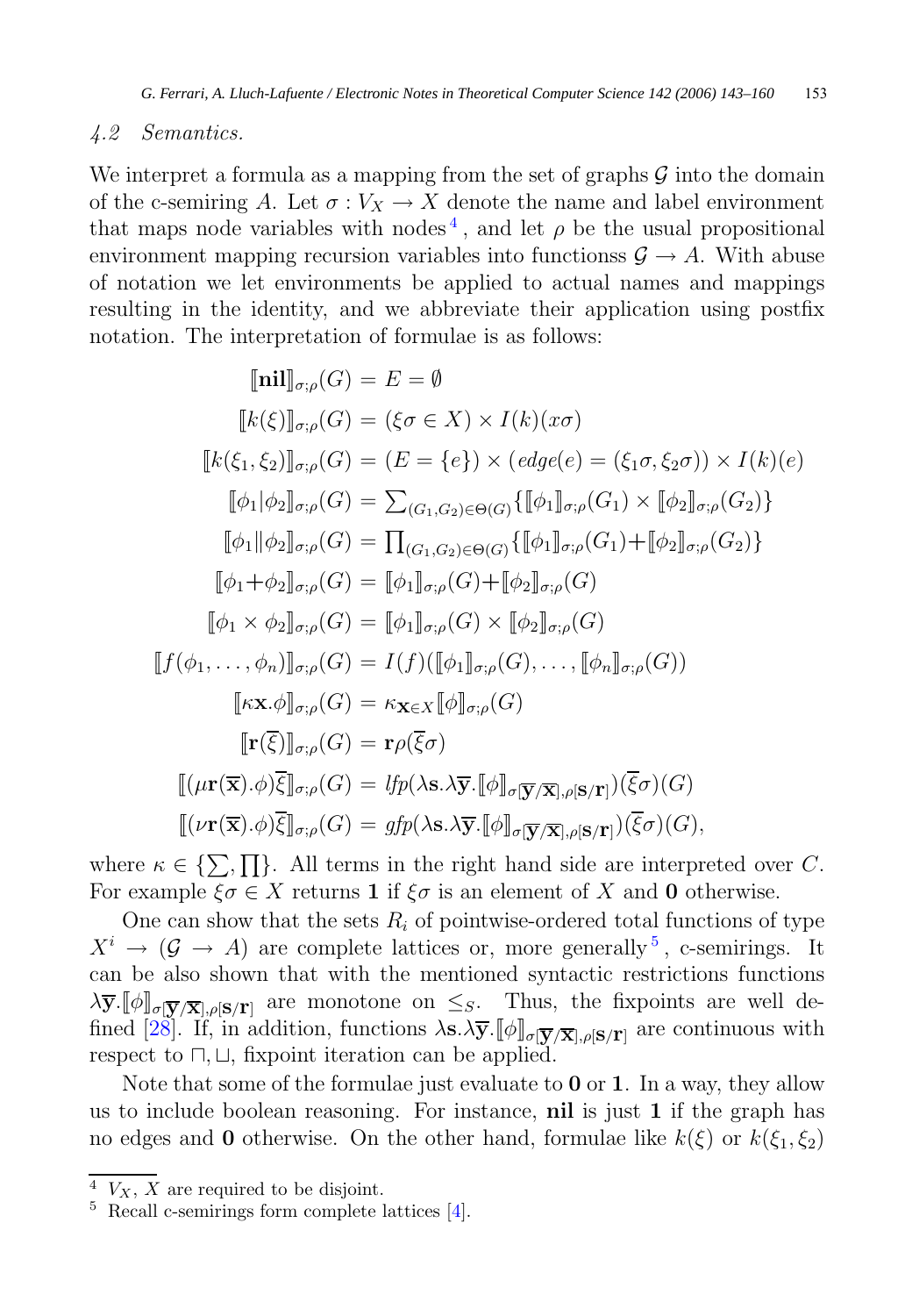return the cost associated to the corresponding nodes and edges if they exist in the graph. More precisely,  $k(\xi_1, \xi_2)$  is **0** if the set of edges is not an edge between  $\xi_1\sigma$  and  $\xi_2\sigma$ . Otherwise it evaluates to the cost associated to the only edge of the graph by function  $k$ .

Composition  $\phi_1 | \phi_2$  is interpreted as follows. One looks at every possible decomposition of the graph into two graphs  $G_1$  and  $G_2$ . The evaluation of  $\phi_1$ in  $G_1$  and  $\phi_2$  in  $G_2$  are combined using  $\times$ . The set of values we get for all the decomposition is then combined using the additive operation.

As a trivial example, assume we want to find optimal QoS among the edges of a graph that go from a node x to a node y. Suppose that the QoS of an edge is given by a function k. The formula we need is  $k(x, y)$ **1**. Note that  $\llbracket k(x, y) \rrbracket(G_1) \times \llbracket 1 \rrbracket(G_2)$  is **0** if  $G_1$  is empty or has more than two edges. Thus it is easy to see that  $k(x, y)$  **1** is the addition of the QoS of all edges from x to y.

To illustrate the use of the other form of composition suppose we want to measure the QoS of a graph as the combination of the QoS of all edges of the graph. For this purpose we write the formula  $(\textbf{nil}+(\textbf{nil}|\textbf{nil})+k(x,y))||0$ . Note that the left part of the decomposition evaluates to **1** if applied to a graph that is either empty (**nil**) or has more than one edge (**nil**|**nil**). If the graph is composed by one edge the term evaluates to the QoS of that edge. Thus,  $(\textbf{nil}+(\textbf{nil}|\textbf{nil})+k(x,y))||\textbf{0}$  is the product of the QoS of all the edges of a graph.

The intuition behind the rest of the formulae should be clear: c-semiring operations and functions have a straightforward interpretation and quantification applies the additive or the multiplicative operation to the evaluation of a formula for every substitution of **x** by a node of the graph. Least and greatest point fixpoint use multiple recursion variables and have the usual meanining.

In addition to the fact that we interpret formulae as values of a c-semiring, the main semantic difference with the spatial logic of  $[8]$  is that quantification here is done over the set  $X$  of nodes of the graph and not over the infinite set of node names  $\mathcal{X}$ . This does not compromise decidability in GL, since one can indeed look at a finite set of nodes [\[15\]](#page-16-0). This would not apply to our logic since we allow formulae like  $\prod x.k(x)$  which might require to examine all the nodes.

Another difference is that in the original logic, decomposition is quantified over all decompositions, and not just those preserving the set of nodes and labels, as we do. It is easy to see that in the original logic this makes no difference, since one cannot distinguish between unconnected nodes and nodes that are not in the graph. To the contrary, our logic allows this since we find it interesting to make such distinctions.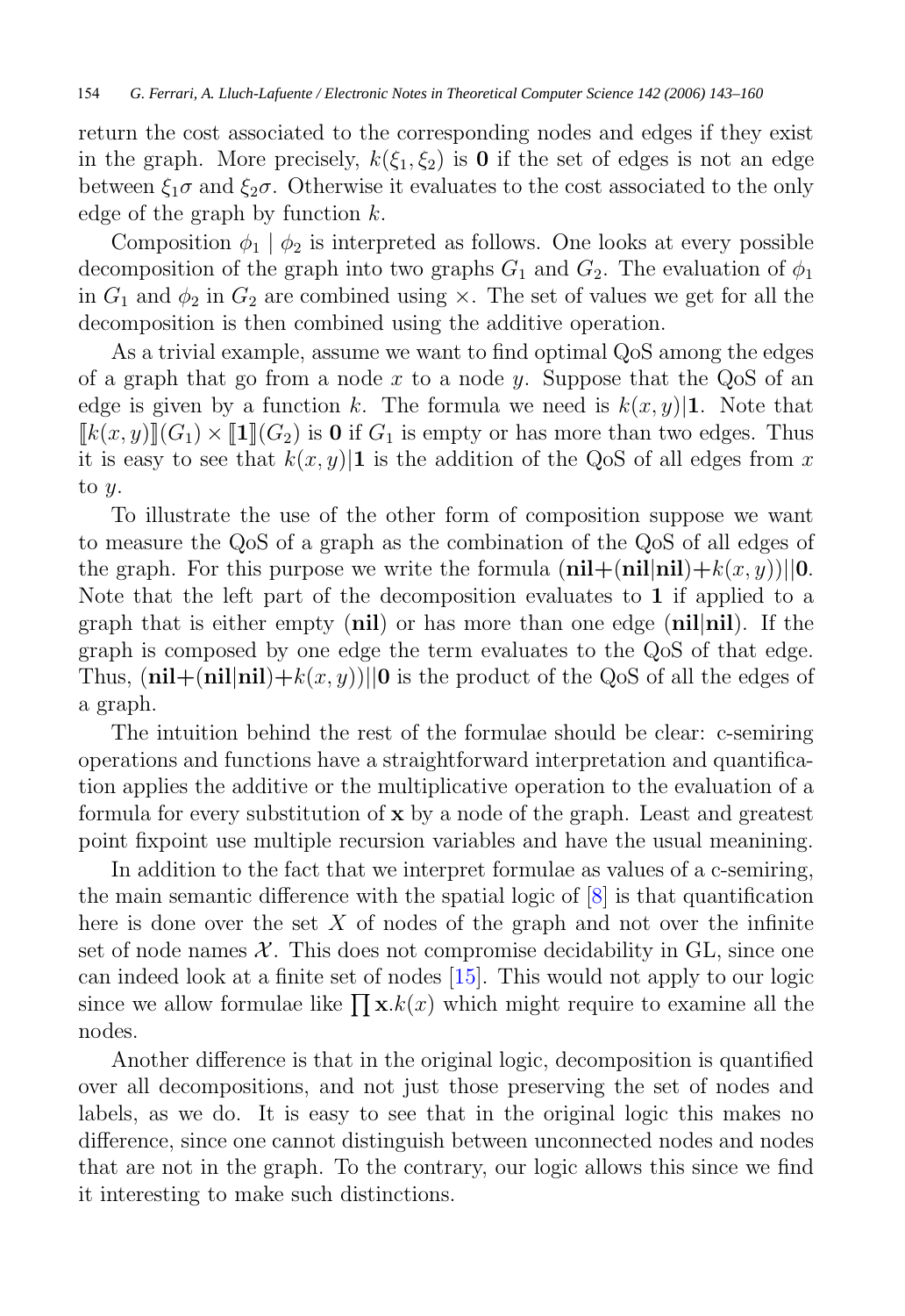#### **Example.**

Let us now briefly illustrate how to represent Property [1](#page-4-0) of our motivating example, namely that the maximal unique path induced by non-terminal arrows leads either to the owner of the object or to a node that has requested it. The property is purely boolean and one can use the spatial logic of [\[8\]](#page-16-0) to express it. Though the use of recursion is not necessary we will make use of it in order to use as many ingredients of the logic as possible. We show first how to state that there exists a path of arrows between two nodes:

$$
path(x, y) \equiv \mu r(x, y) . (x = y) + \sum z . a(x, z) | r(z, y).
$$

The intuition behind this formula is the following: there is a path from **x** to **y** in a graph if **x** is exactly **y**  $(x = y)$  or the graph can be decomposed in two subgraphs such that in one subgraph we have an arc from **x** to a node **z** and in the other subgraph there is a path from **z** to **y**  $(\sum \mathbf{z}.a(\mathbf{x}, \mathbf{z})|\mathbf{r}(\mathbf{z}, \mathbf{y}))$ .

In our example we are interested in paths that end in a *terminal* node, i.e. a node with a self-arrow. But before we define an abbreviation for a formula stating that a node has no outgoing arrow edges:  $out_0(y) \equiv (\sum x.a(y, x)|1)$ **0**. Observe that  $\sum x \cdot a(y, x)$  **1** is **1** in graphs with outgoing arrows from node **y**. Thus we require the value of that expression to be **0**.

Now we can characterize terminal nodes by  $\mathbf{t}(\mathbf{x}) \equiv a(\mathbf{x}, \mathbf{x}) | \mathbf{out}_0(x)$ , i.e. nodes that have only one outgoing self-arrow.

The kind of paths we want to want to express must be unique, i.e. the number of outgoing transitions from every node of the path must be one (except for the last node). Hence, we have:

$$
ump(x, y) \equiv \mu r(x, y) . (x = y) \times t(y) + \sum z . a(x, z) |(out_0(x) \times r(z, y)),
$$

where **ump** stands for unique maximal path. Finally, we can state that for each node such a path exists and ends in a node owning the object or waiting for it as :

$$
property1 \equiv \prod x. \sum y. (ump(x,y) \times (owner(y) + waiter(y)) | 1)
$$

In words, for every node **x** there is a node **y** such that we have unique terminal arrow path from  $\mathbf x$  to  $\mathbf y$ , which is the node owning the object  $(\mathbf{owner}(\mathbf y))$ or a terminal node that is not the owner  $(\text{water}(y))$ .

Abbreviation **owner**(**y**) is  $t(y, y) \times o(y, o)$  and **waiter**(**y**) is  $t(y, y) \times o(y, o)$  $($ **owner** $(y) = 0).$ 

We now extend Property [1](#page-4-0) to include QoS aspects. Instead of the existence of a path, we can now reason about the QoS attributes of a path:

$$
costp(x, y) \equiv \mu r(x, y) . (x = y) + \sum z . (a(x, z) \times cost(x, z)) | r(z, y)
$$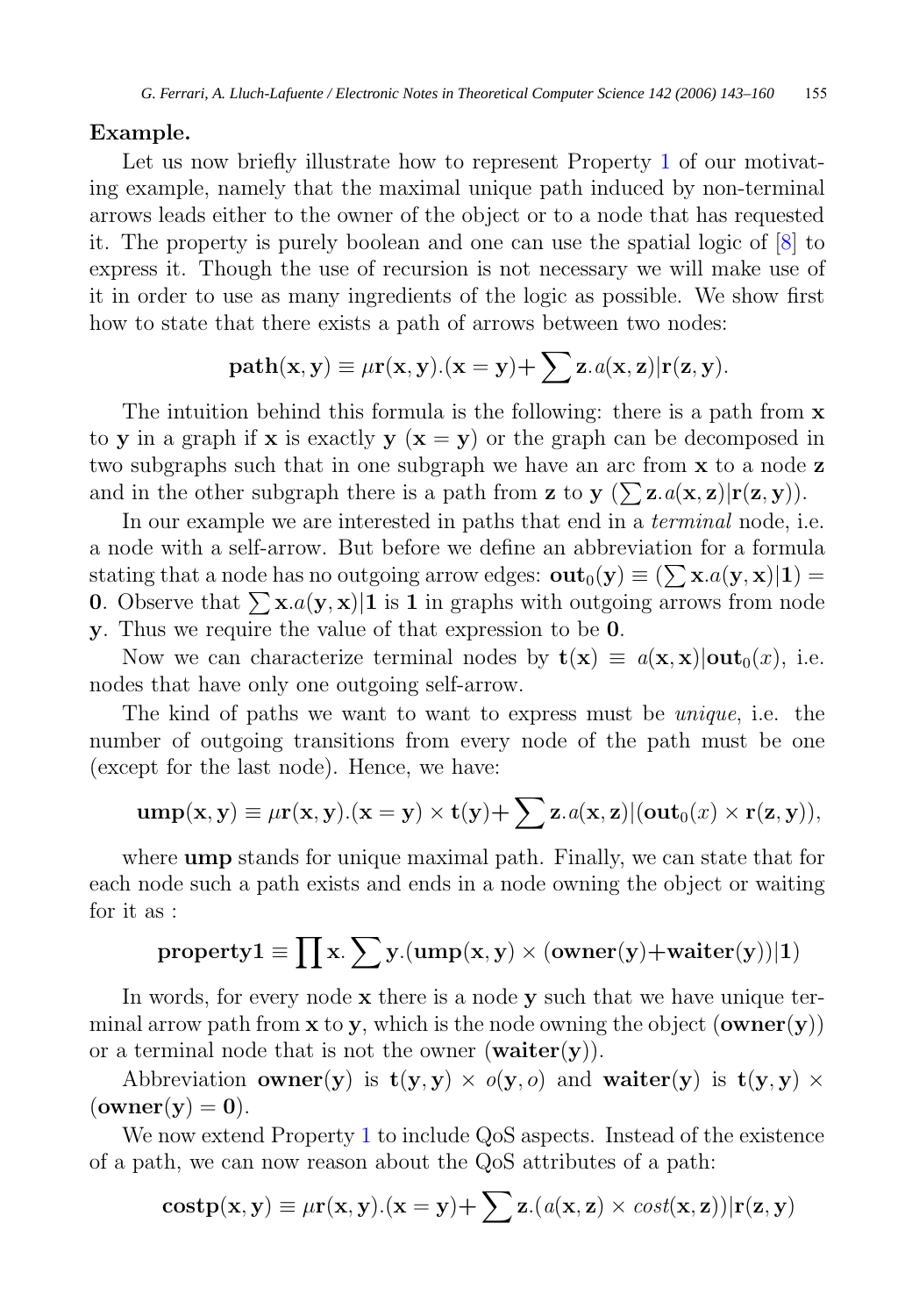Note that the only thing that changes with respect to **path** is the introduction of the cost function  $cost(\mathbf{x}, \mathbf{z})$ . The rest is the same. Indeed the formula combines both boolean aspects to characterize paths and QoS aspects. The formula should be intuitively interpreted as follows: The optimal path from **x** to **y** is **0** if **x** and **y** are the same node or the optimal between cost of and edge from **x** to a node **z** combined with the cost of the optimal path from **z** to **y**. Note that the expression of optimal paths by decomposition is possible since we work with a c-semiring, i.e. since the multiplicative operation distributes over the additive operation.

Now, we can combine this formula with the one defined to characterize the correct paths. Thus obtaining a formula to represent the QoS of unique maximal arrow paths:

### $\textbf{costump}(\mathbf{x}, \mathbf{y}) \equiv \textbf{ump}(\mathbf{x}, \mathbf{y}) \times \textbf{costp}(\mathbf{x}, \mathbf{y})$

Recall that Property [1](#page-4-0) requires a path to lead either to the object owner or to a waiter. Hence, we can take into account the QoS attributes associated to acquiring the object. We can now write the following formula:

**costump** $(x, y) \times (cost(y, x) \times sending(y, x) | 1)$ 

### 4.3 Computing the semantics.

We informally discuss the problem of evaluating our formulae. First of all when considering complexity issues we abstract from the complexity of c-semiring operations as usual [\[20\]](#page-17-0) since this depends on the actual c-semiring instance. Take for example, the power set of a c-semiring which domain is infinite. The result is a c-semiring where elements of the domain are possibly infinite sets. Storing and manipulating such elements might be unfeasible.

We consider first the fixpoint-free fragment of the logic. Evaluating **nil**,  $k(\xi)$  and  $k(\xi, \xi)$  can be done in constant time. One of the most complex computations regards composition. Indeed, additive and multiplicative composition require to enumerate all decompositions of a graph, from which there are exponentially many in the number of edges of the graph. Node quantification requires to enumerate the finite set X.

Thus, it is easy to see that this fragment of the logic is decidable. Our logic subsumes a fragment of the spatial logic for graphs [\[8\]](#page-16-0) for which the model checking problem has been shown to be PSPACE-Complete [\[15\]](#page-16-0). Hence, our logic is in PSPACE, and we conjecture that model checking the fixpoint-free fragment of our logic is PSPACE-complete if we abstract from the complexity of the c-semiring.

The main drawback of our approach regards the full logic, since fixpoint iteration might be infeasible. Take, for example this alternative formula for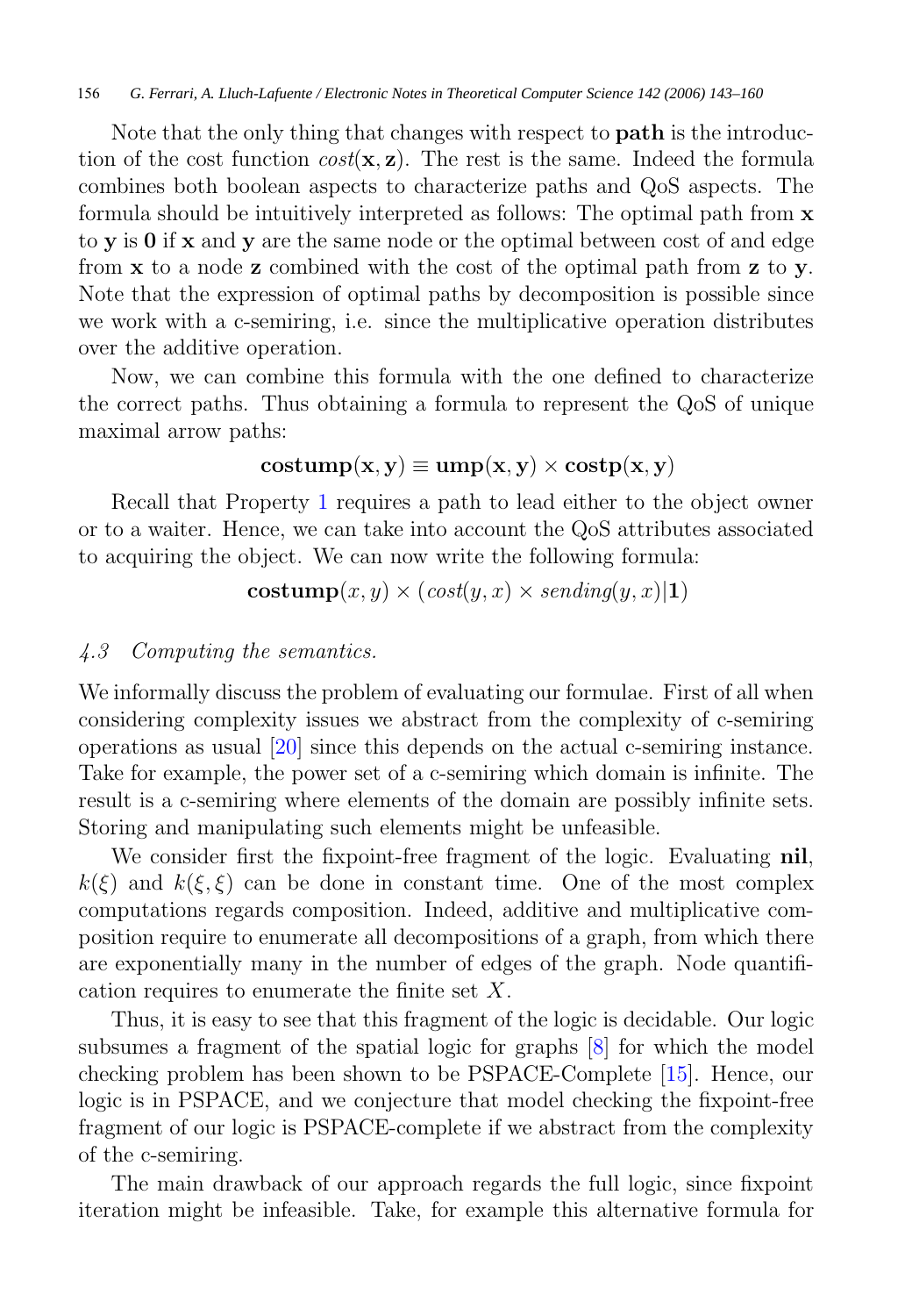computing the QoS of the optimal arrow path between two nodes:

$$
\mathbf{costp'}(\mathbf{x}, \mathbf{y}) \equiv \mu \mathbf{r}(\mathbf{x}, \mathbf{y}).(\mathbf{x} = \mathbf{y}) + \sum \mathbf{z}.(a(\mathbf{x}, \mathbf{z}) \times \text{cost}(\mathbf{x}, \mathbf{z}) | \mathbf{1}) \times \mathbf{r}(\mathbf{z}, \mathbf{y})
$$

It is easy to see that, if we are given a graph with cycles, two nodes  $x, y$  such that y is not reachable from x and an optimization c-semiring then evaluation  $\cosh(y', y)$  might require infinitely many iterations to return  $+\infty$ , the bottom of the c-semiring. Observe, however that this is not a problem in the original formula **costp** because there the recursion variable appears as operand of composition. Hence, fixpoint iteration necessarily ends after a finite number of steps; the initial graph is finite and each iteration *removes* an arc.

Restricting the use of recursion, such that recursion appears inside composition where the other side evaluates to **0** in the empty graph only will guarantee fixpoint iteration to terminate. It is an open question whether this syntactic restriction implies a significant loss of expressive power. We still did not find a property that can be expressed by a fixpoint formula where recursion does not appear as operand of composition, that cannot be expressed by a formula that satisfies the restriction. Intuitively, it might not be interesting to consider an edge more than once in a recursive formula.

# **5 Further Applications.**

Constrained-based routing [\[29\]](#page-17-0) is an interesting field of application of our logic. The problem is in general to find optimal routes satisfying some constraints, where both the optimization and the constraint criteria concern QoS properties. For example, one is interested in optimizing bandwidth and price while requiring the total delay to be less or equal than a certain value. For a survey on such problems we refer to [\[29\]](#page-17-0).

Various of these problems prioritize some QoS attributes over others. For example, the shortest-widest path aims at finding the shortest path among those which have optimal bandwidth. In such cases the implicit QoS structure might not form a c-semiring. This is indeed the case of the shortest-widest path problem. A solution to this problem is to ignore the priorities in a first step and optimize all the QoS attributes using the Hoare Power Domain. The evaluation of a formula will be a set of non-dominated tuples, from which one can select a subset according to the priorities.

The expression of constrained-based unicast route optimization has a naive solution. Let  $\textbf{path}(\mathbf{x}, \mathbf{y})$  be a formula that characterizes graphs which are paths from node **x** to node **y**, let **cost** be a formula that expresses the multiplication of the costs of all arcs in a graph, and let  $c$  be the global  $Q_0S$ constraint on the path, i.e. the maximal QoS level allowed for the path. Note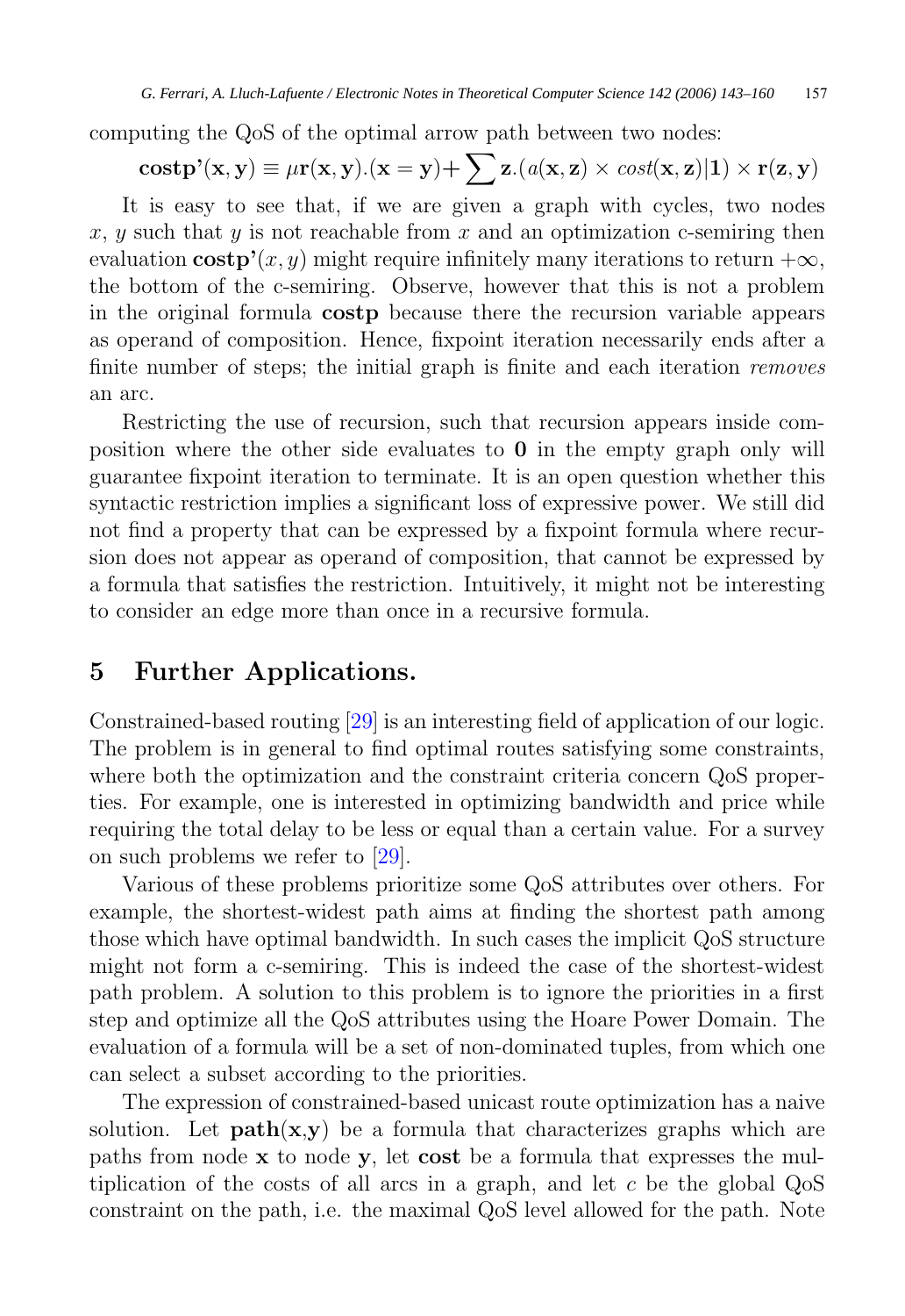that inequalities can be considered as part of the c-semiring functions in  $\mathcal{F}$ . The desired formula is then:

$$
(\mathbf{path}(\mathbf{x}, \mathbf{y}) \times \mathbf{cost} \times \mathbf{cost} \ge c)|\mathbf{1}
$$

This formula suggests a general pattern to express graph constrained optimization problems:

- Define a formula p that characterizes the valid graphs.
- Define a formula q that assigns the QoS level to a graph (not necessarily the product of all edge costs).
- Define a formula r that constraints the QoS of a graph (not necessarily a global constraint on the QoS level of a graph).
- The desired formula is then  $(p \times q \times r)|1$ .

While this pattern allows to express such problems in a fairly intuitive way, the actual computation of the resulting formulae might be very inefficient, mainly due to redundancy in the formula and the nesting of compositions. Observe that the intuition behind the pattern is that one enumerates all subgraphs of the graph and selects the optimal one satisfying the desired properties and constraints. In a way this is a sort of brute-force specification. In some cases redundancy can be avoided. Formula **costp**, for example, combines both path characterization and cost expression and profits from the distributive property of c-semirings to use recursion in an efficient way.

# **6 Conclusions.**

We have extended a spatial logic for graphs with QoS attributes which formal structure is a c-semiring. The evaluation of a formula of our logic is not just a boolean value but a value of the domain of the c-semiring, representing the QoS level associated to a graph. We have shown how our logic can be used to express common QoS properties of graphs, like optimal constrained routes or minimal spanning trees, concentrating in an example of a distributed protocol, using a fairly intuitive design pattern. Unfortunately, the resulting formulae may lead to inefficient computations. In current work we are trying to establish formulae for common QoS problems that avoid such problems.

We are also studying the complexity and expressivity of our logic. The main problem concerns the computation of fixpoints. Fixpoint iteration is not guaranteed to terminate in a finite number of steps in general. Syntactic restrictions can ensure termination but it is an open question to establish if the loss of expressivity due to the restriction is significant.

We also plan to precisely analyze potential applications of our logic in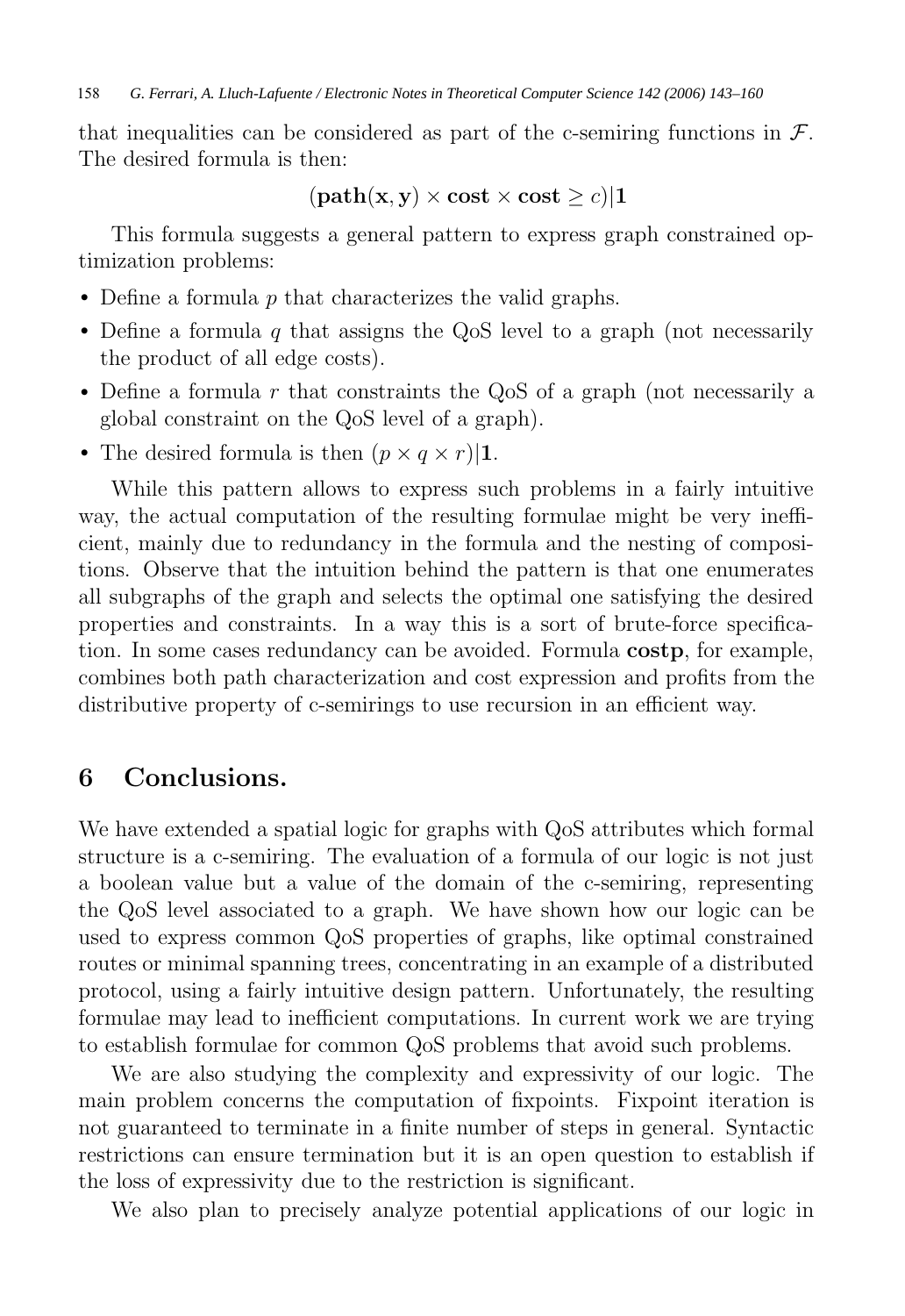<span id="page-16-0"></span>the domain of SON systems and to extend our concepts to a logic including QoS, temporal and spatial aspects. This is an interesting avenue that would allow us to reason about QoS in graph transition systems (roughly speaking, transition system which states are graphs). Approaches to express and verify boolean properties of graph transitions systems already exist, e.g. [\[25,](#page-17-0)2] and can serve as inspiration for our purposes.

# **References**

- [1] Baier, C., B. Havekort, H. Hermanns and J.-P. Katoen, Model checking continuous-time Markov chains by transient analyisis, in: Computer Aided Verification, LNCS **1855**, 2000, pp. 358–372.
- [2] Baldan, P., A. Corradini, B. König and B. König, Verifying a behavioural logic for graph transformation systems, in: CoMeta'03, ENTCS, 2004.
- [3] Bella, G. and S. Bistarelli, Soft constraint programming to analysing security protocols, Theory and Practice of Logic Programming To appear.
- [4] Bistarelli, S., U. Montanari and F. Rossi, Semiring-based constraint satisfaction and optimization, Journal of the ACM **44** (1997), pp. 201–236.
- [5] Bistarelli, S., U. Montanari and F. Rossi, Soft constraint logic programming and generalized shortest path problems, Journal of Heuristics **8** (2002), pp. 25–41.
- [6] Caires, L. and L. Cardelli, A spatial logic for concurrency (part II), in: Proceedings of the 13th International Conference on Concurrency Theory (2002), pp. 209–225.
- [7] Caires, L. and L. Cardelli, A spatial logic for concurrency (part I), Inf. Comput. **186** (2003), pp. 194–235.
- [8] Cardelli, L., P. Gardner and G. Ghelli, A spatial logic for querying graphs, in: P. W. et al, editor, ICALP'2002, Lecture Notes in Computer Science **2380** (2002), pp. 597–610.
- [9] Cardelli, L., P. Gardner and G. Ghelli, Manipulating trees with hidden labels, in: Foundations of Software Science and Computation Structures (FOSSACS), Lecture Notes in Computer Science (2003), pp. 216–232.
- [10] Chechik, M., S. Easterbrook and A. Gurfinkel, Multi-valued symbolic model-checking, ACM Transactions on Software Engineering and Methodology (2003), to appear.
- [11] Clarke, E. and J. Wing, Formal methods: State of the art and future directions., ACM Computing Surveys **28** (1996), pp. 626–643.
- [12] Clarke, E. M., O. Grumberg and D. A. Peled, "Model Checking," MIT Press, 1999.
- [13] Corradini, A., U. Montanari and F. Rossi, An abstract machine for concurrent modular systems: Charm, Theoretical Computer Science (1994), pp. 165–200.
- [14] Courcelle, B., "Handbook of graph grammars and computing by graph transformations," Theoretical Computer Science **1 : Foundations**, World Scientific, 1997 pp. 313–400.
- [15] Dawar, A., P. Gardner and G. Ghelli, Expressiveness and complexity of graph logic, Technical Report 2004/3, Imperial College, Department of Computing (2004).
- [16] de Alfaro, L., Quantitative verification and control via the mu-calculus, in: R. M. Amadio and D. Lugiez, editors, Proceedings of 14th International Conference on Concurrency Theory, Lecture Notes in Computer Science **2761** (2003), pp. 102–126.
- [17] Demmer, M. J. and M. Herlihy, The arrow distributed directory protocol, in: International Symposium on Distributed Computing (DISC 98), 1998, pp. 119 –133.